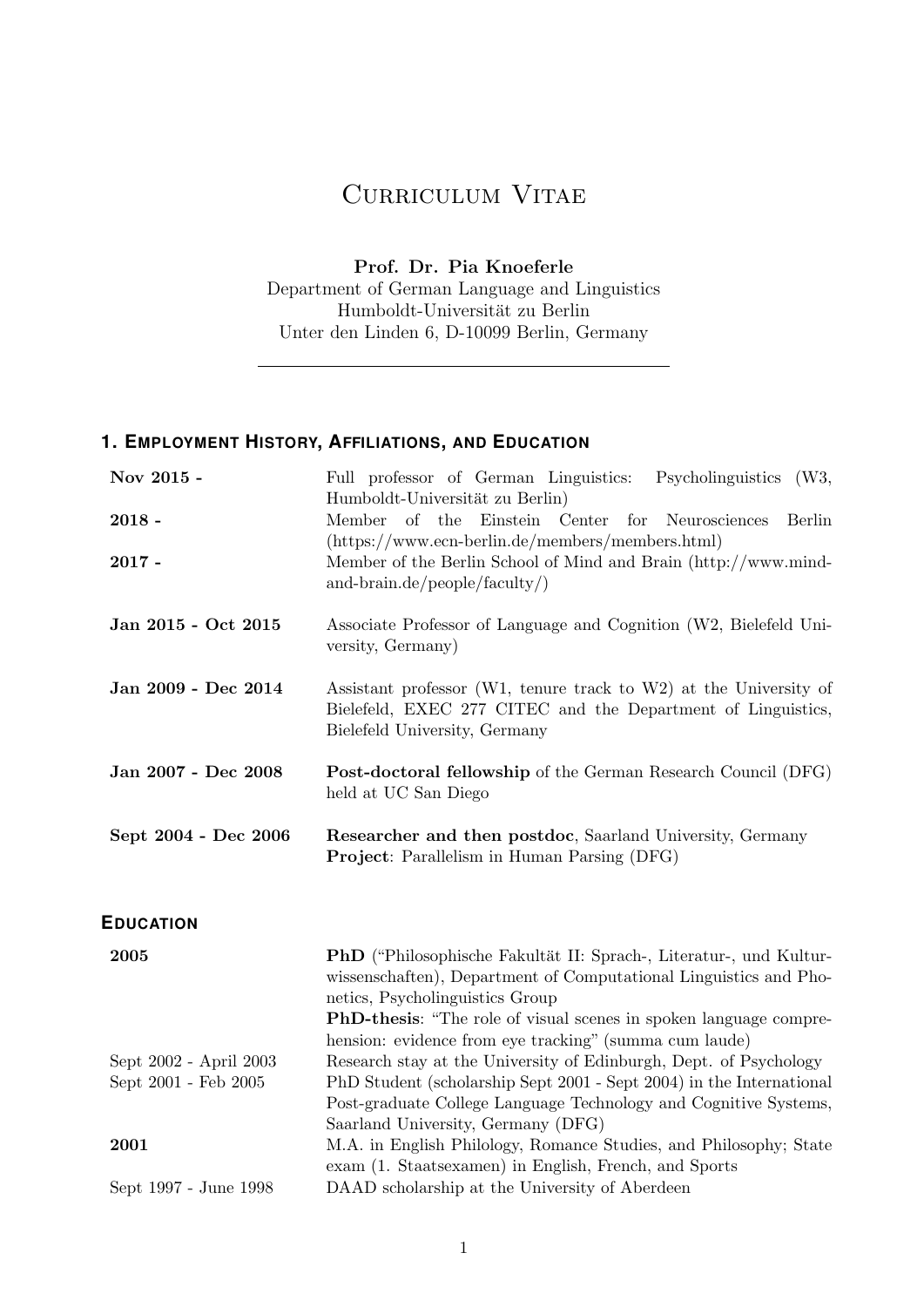## **2. GROUP MEMBERS AND ALUMNI**

| Postdoctoral                                | Katja Maquate<br>Aine Ito<br>Valentina Pescuma                                                                                       | (Humboldt-Universität zu Berlin)<br>(BUA, Project Lab Know-How, SC5, Humboldt-<br>Universität zu Berlin)<br>(SFB 1412 Register, Humboldt-Universität<br>zu<br>Berlin)                                                                                                                                                                                                                                                                         |
|---------------------------------------------|--------------------------------------------------------------------------------------------------------------------------------------|-----------------------------------------------------------------------------------------------------------------------------------------------------------------------------------------------------------------------------------------------------------------------------------------------------------------------------------------------------------------------------------------------------------------------------------------------|
| PhD<br>candi-<br>dates<br>(main<br>advisor) | Eva Nunnemann                                                                                                                        | (EXEC 277 CITEC, Bielefeld)                                                                                                                                                                                                                                                                                                                                                                                                                   |
|                                             | Daniela Palleschi                                                                                                                    | (Einstein Center for Neurosciences Berlin, Berlin)<br>School of Mind and Brain, Humboldt-Universität<br>zu Berlin)                                                                                                                                                                                                                                                                                                                            |
|                                             | Angela Patarroyo                                                                                                                     | (SFB 1412 Register, Humboldt-Universität<br>zu<br>Berlin)                                                                                                                                                                                                                                                                                                                                                                                     |
| Alumni                                      | Thi<br>Thu<br>Huong<br>Nguyen<br>Camilo<br>Rodríguez<br>Ronderos<br>Thomas Kluth<br>Julia Kröger<br>Alba Rodriguez<br>Dato Abashidze | (2016-2021, Vietnamese Ministry of Education and<br>Training, Humboldt Universität zu Berlin)<br>(2016-2021, Humboldt-Universität zu Berlin, now<br>at the University of Oslo)<br>(2014-2019, EXEC 277 CITEC, DFG, Bielefeld)<br>(2014-2019, FoTeRo, SPP xPrag, DFG, Bielefeld)<br>(2014-2018, Marie Curie ITN LanPercept, Biele-<br>feld)<br>$(2011-2016 \text{ EXEC } 277 \text{ CITEC}, \text{ Bielefeld}; \text{now at }$<br>Leibniz-ZAS) |
|                                             | Michele Burigo<br>Maria Nella Carmi-<br>nati                                                                                         | $(2010-2015$ EXEC 277 CITEC, DFG, Bielefeld)<br>$(2010-2014, SFB 673, DFG, Bielefeld)$                                                                                                                                                                                                                                                                                                                                                        |
|                                             | Ernesto Guerra                                                                                                                       | $(2010-2014, Bielefeld, Stipend of the Chilean gov-$<br>ernment; now at CIAE, Universidad de Chile)                                                                                                                                                                                                                                                                                                                                           |
|                                             | Helene Kreysa                                                                                                                        | (2009-2012 EXEC 277 CITEC Bielefeld, now at the<br>University of Jena)                                                                                                                                                                                                                                                                                                                                                                        |

# PhD theses (defended)

Thi Thu Huong Nguyen, Camilo Rodríguez Ronderos, Thomas Kluth, Julia Kröger, Alba Rodriguez, Katja Münster, Dato Abashidze, Ernesto Guerra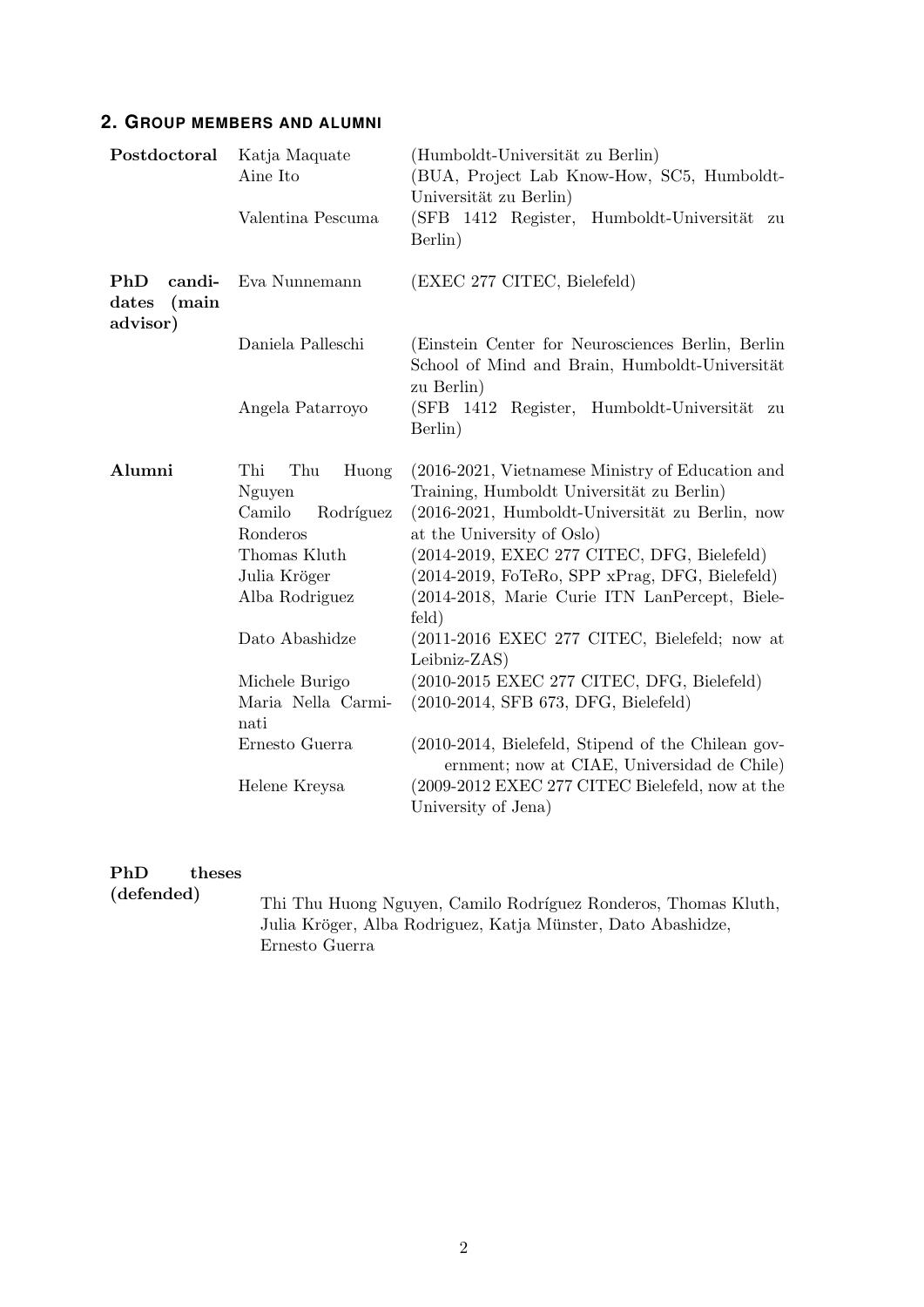## **3. GRANTS, AWARDS, AND FELLOWSHIPS**

| $2020 - 2024$ | project C03 in the SFB "Register" (Co-PI: Dr. Maquate)                              |  |  |
|---------------|-------------------------------------------------------------------------------------|--|--|
| $2019 -$      | DFG project "Effects of lifetime and fact knowledge in language comprehension"      |  |  |
|               | (DFG, 227.000 Euro, 36 months)                                                      |  |  |
| 2018          | AMLaP<br>$\text{https://amor.cms.hu-berlin.de/}$<br>for<br>2018,<br>Grant<br>knoe-  |  |  |
|               | $ferp/AMLaP2018/Home.html$ (DFG)                                                    |  |  |
| $2014 - 2019$ | 1 PhD position, FoTeRo in SPP XPrag (126.000 Euro per PI, Co-PI: Dr. Skopeteas,     |  |  |
|               | DFG)                                                                                |  |  |
| 2016          | 0.5 WiMi Position, Gender measures, Humboldt-Universität zu Berlin                  |  |  |
| 2013          | 1-month fellowship, ZIF Competition and priority control in mind $\&$ brain (Werner |  |  |
|               | Schneider & Wolfgang Einhäuser-Trier)                                               |  |  |
| 2013-2016     | 1 PhD position, Multi-partner Marie Curie ITN LanPercept, ca. 230.000 Euro          |  |  |
|               | (ERC)                                                                               |  |  |
| 2012-2017     | 1 Postdoc and 2 PhD scholarships, EXEC 277 CITEC, ca. 360.000 Euro                  |  |  |
| 2012-2017     | PI in the Excellence Center Cognitive Interaction Technology (24 PIs, DFG, ca. 5)   |  |  |
|               | Million per year)                                                                   |  |  |
| 2011          | Workshop grant from the DFG (role of co-PI, HI-1090/3-1)                            |  |  |
| 2011          | Workshop grant from ZIF Bielefeld, 7.500 Euro                                       |  |  |
| 2010-2014     | 1 Postdoc, SFB 673, Alignment in Communication, ca. 280.000 Euro (DFG)              |  |  |
| 2009-2012     | 1 Postdoc and 2 PhD scholarships, ca. 360.000 Euro (EXEC 277 CITEC)                 |  |  |
| 2007-2008     | 2-year post-doctoral fellowship of the German Research Council (DFG)                |  |  |
| 2006          | Embodied<br>for<br>the<br>workshop<br>processing,<br>Grant<br>sentence              |  |  |
|               | http://embodiedlanguage.org/ $(DFG)$                                                |  |  |
| 2006          | Eduard-Martin Prize for outstanding dissertations (Saarland University)             |  |  |

## **5. REVIEWING AND EDITORIAL ACTIVITIES**

- *•* **Section Editor**: Cognitive Processing (2021-)
- *•* **Associate editor**: Acta Psychologica (from 2021)
- *•* **Associate editor**: Cognitive Science (from 2018)
- *•* **Associate editor**: Frontiers in Language Sciences (from 2017)
- *•* **Member of editorial board**: Cognitive Processing (2018-2020)
- *•* **Member of editorial board**: Journal of Cultural Cognitive Sciences
- **Member of the Board of Reviewers** for Cognitive Science (journal, 2015-2017)
- *•* **adhoc reviewed for journals** Cerebral Cortex, JEP: LMC, Language, Cognition & Neuroscience, Annals of the New York Academy of Sciences, Applied Psycholinguistics, Developmental Psychology, Cognitive Linguistics, Neural Networks, Psychological Science, PLoS One, Psychophysiology, Visual Cognition, Frontiers in Psychology, Cognitive Science, Brain and Language, Journal of Experimental Psychology: General, Psychonomic Bulletin & Review, Speech Communication, Journal of Cognitive Neuroscience, Acta Psychologica, Quarterly Journal of Experimental Psychology, Cognition, Cognitive Psychology, Brain Research, Learning and Individual Differences, Language and Cognitive Processes, Journal of Memory and Language, Lingua, Cognitive Systems Research, Cognitive Processing
- *•* **adhoc reviewed for funding agencies**: Agence Nationale de Recherche (ANR), German Research Council (DFG), ESRC, NSF, Netherland Organization for Scientific Research, CHIST-ERA Call 2014 Evaluation Panel (Human Language Understanding)

## **6. COMMITTEE WORK AND SERVICE**

• 2018 - present: Department head, Department of German Studies and Linguistics, Humboldt-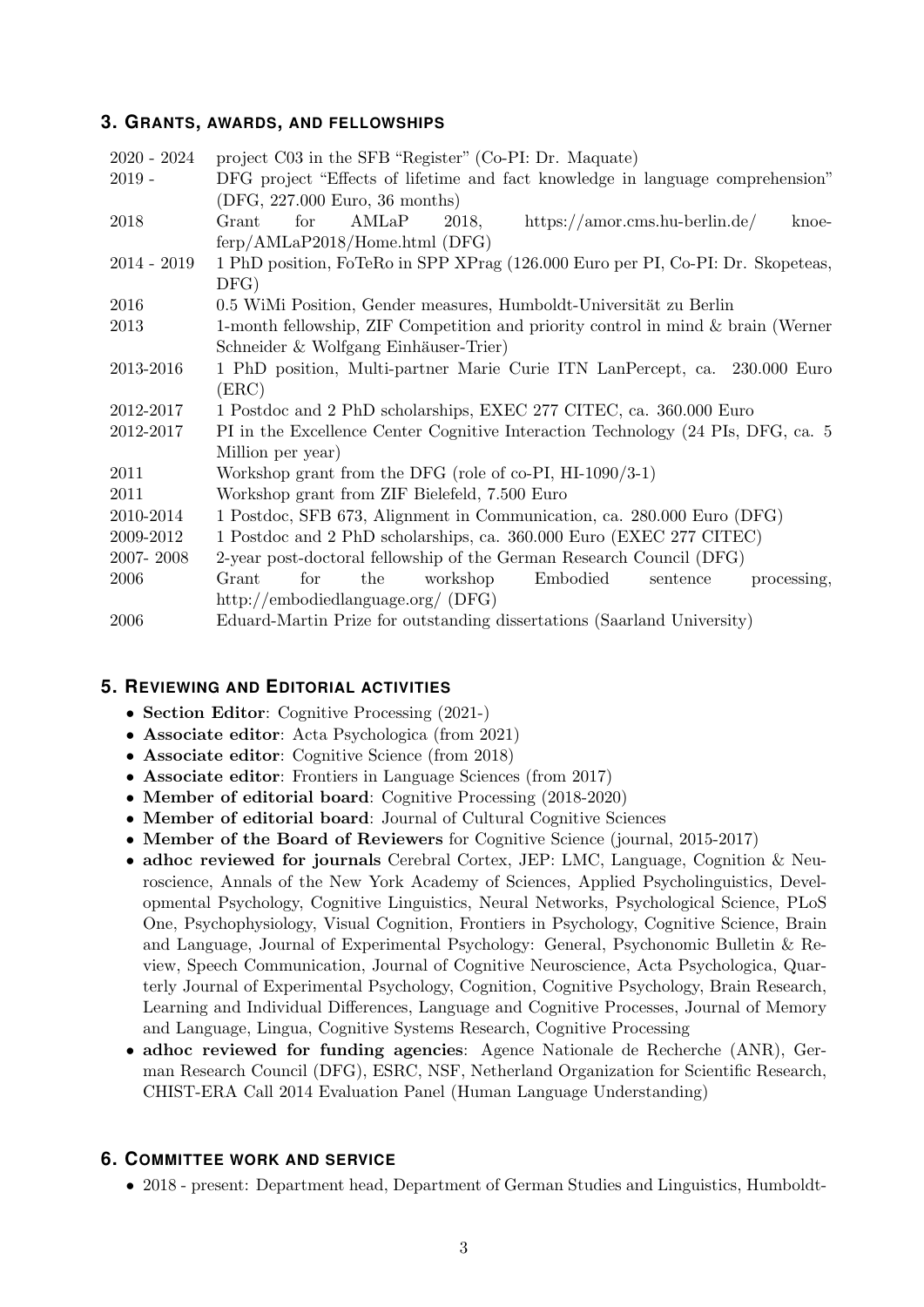Universität zu Berlin (paused during sabbatical: summer 2021)

- 2016 -2018: Deputy department head, Department of German Studies and Linguistics, Humboldt-Universität zu Berlin
- 2018 Member of the doctoral committee ('Promotionsausschuss'), Sprach- und literaturwissenschaftliche Fakultät, Humboldt-Universität zu Berlin
- 2015-: Member of the ethics committee of the DGfS (German Society for Linguistics)
- *•* 2013-2015: Member of the scientific board at EXEC 277 CITEC
- *•* 2013-2015: Member of the Bielefeld University ethics committee
- 2013-2015: Member of the board of directors, CITEC graduate school
- 2012-2015: Mitglied des Promotionsausschusses der Fakultät für Linguistik und Literaturwissenschaft / Member of the doctoral committee, Faculty of Linguistics and Literature, Bielefeld University
- 2012-:2015 Mitglied des Beschwerdeausschusses der Fakultät für Linguistik und Literaturwissenschaft / Member of the appeals committee Faculty of Linguistics and Literature, Bielefeld University
- 2010-2014: Member of the board of directors, SFB 673

## **7. ORGANIZATION**

- 2019: ESLP / Attlis, Humboldt-Univeristät zu Berlin, Germany (August 28-30, 2019), see http://www.embodiedlanguage.org/
- 2018: AMLaP (Sept 6-8, 2018), https://amor.cms.hu-berlin.de/ knoeferp/AMLaP2018/Home.html
- 2017: xPrag Workshop on Child language acquisition, http://amor.cms.hu-berlin.de/ knoeferp/Homepage Psycholinguistics/xPrag Workshop.html
- 2016: Psycholinguistics Colloquium, https://amor.cms.hu-berlin.de/ knoeferp/Homepage Psycholinguistics/Psych Colloquium.html
- *•* 2016: Workshop on entrepreneurial skills, CITEC, Bielefeld University, Germany (Marie Curie ITN LanPercept)
- 2016: xPrag workshop on child language processing, see *http* :  $//www.xyrag.de!/?page_i d =$ 2967
- *•* 2015: SAGA workshop 2015 (with Bielefeld colleagues, *http* : *//saga.eyemovementresearch.com*)
- 2014: CITEC Workshop ABLE workshop ("Action, brain, language and evolution")
- 2014: Eye tracking, linking hypotheses, and measures in language processing (Knoeferle & Burigo, invited Symposium at Kogwis 2014, Tübingen)
- 2014: Emotion and Language Processing (Carminati & Knoeferle, Symposium at Teap 2014, Giessen)
- 2013: Fully and semiautomatic annotation of scene videos (Essig, Pfeiffer, Knoeferle, Ritter, Schack, & Schneider, http://saga.eyemovementresearch.com)
- 2011: Embodied and situated language processing 4
- 2010: Symposium "Visual attention and gestures in language processing", Kogwis 2010 (Conference of the German Cognitive Science Society), Potsdam, Germany
- 2010: Conference on "Conceptual Structure, Discourse, and Language & Embodied and situated language processing" 3; with B Bergen at UC San Diego
- 2009/10: Research Colloquium on Language and Cognition, Bielefeld University, Germany
- *•* 2009: Embodied and situated language processing 2 with R Zwaan (chair) & D Pecher
- 2006: Organizer of the ESP workshop Embodied sentence comprehension: behavioural neuropsychological, and computational perspectives, http://www.embodiedlanguage.org/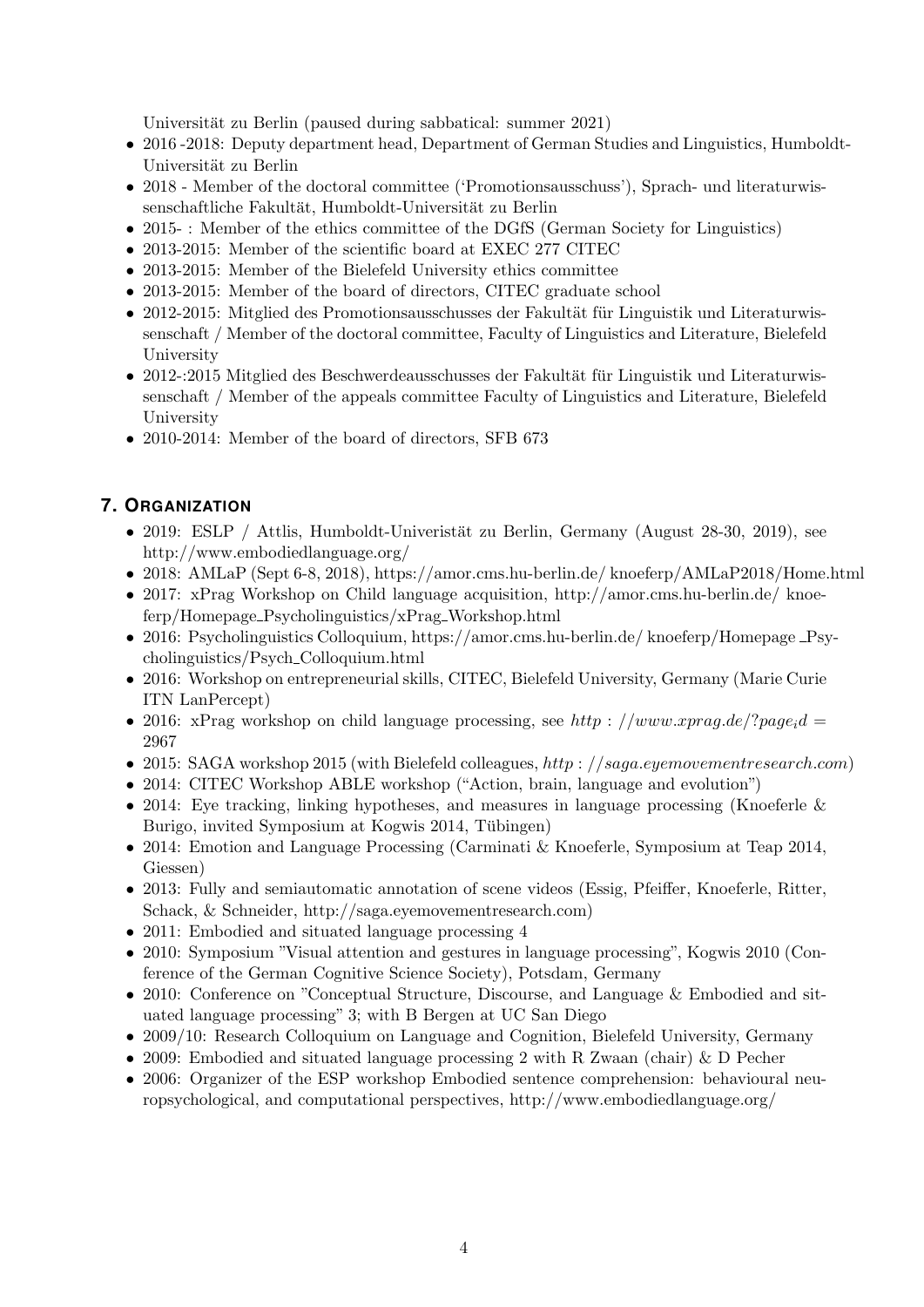## **4. LIST OF PUBLICATIONS**

#### **I. EDITED VOLUMES**

- 1. Knoeferle, P., Mishra, R. K., & Peña, M. (to appear). Socially Situated? Effects of Social and Cultural Context on Language Processing and Learning. Frontiers in Psychology.
- 2. **Knoeferle, P.**, Pyykkönen-Klauck, P., & Crocker, M.W. (eds). (2016). *Visually Situated Language Comprehension* (Advances in Consciousness Research). John Benjamins.
- 3.**Knoeferle, P.**, Crocker, M. W., & Pulvermueller, F. (2010). Embodied language processing: neuroimaging, behavioural, and neurocomputational perspectives. *Brain and Language, 112(3)*, 137-236.

#### **II. LIST OF JOURNAL ARTICLES**

- 1.Maquate K. & **Knoeferle, P.** (2021). The integration of social context versus linguistic reference during situated language processing *Frontiers in Psychology*.
- 2.Ronderos, C. R., Guerra, E., & **Knoeferle, P.** (2021). The role of literal features during processing of novel verbal metaphors. *Frontiers in Psychology, 11:556624*, doi: 10.3389/fpsyg.2020.556624.
- 3.**P. Knoeferle** (2021). Grounding language processing: The added value of specifying linguistic/compositional representations and processes *Journal of Cognition, 4, 1-14, doi: 10.5334/joc.155*.
- 4.Maquate K. & **Knoeferle, P.** (2021). Referential versus non-referential world-language relations: How do they modulate language comprehension in 4-5-year-olds, younger, and older adults? *Frontiers in Psychology*, 3248, doi:10.3389/fpsyg.2020.542091.
- 5.Abashidze, D., Carminati, M-N., & **Knoeferle, P.** (2019). Anticipating a future versus integrating a recent event?: Evidence from eye-tracking. *Acta Psychologica, Article 102916, https://doi.org/10.1016/j.actpsy.2019.102916*.
- 6.**P. Knoeferle** (2019). Predicting (variability of) context effects in language comprehension. *Journal of Cultural Cognitive Science, 3, 141-158*.
- 7.Kluth, T., Burigo, M., Schultheiss, H., & **Knoeferle, P.** (2019). Does Direction matter? Linguistic Asymmetries Reflected in Visual Attention. *Cognition, 185*, 91-120.
- 8.Ronderos, C.R., Münster, K., Guerra, E., Kreysa, H., Rodriguez, A., Kröger, J., Kluth, T., Burigo, M., Abashidze, D., Nunnemann, N., & **Knoeferle, P.** (2018). Eye Tracking during visually situated language comprehension: flexibility and limitations in uncovering visual context effects. *Journal of Visualized Experiments, 141*, e57694, doi:10.3791/57694.
- 9.Guerra, E., & **Knoeferle, P.** (2018). Semantic interference and facilitation: understanding the integration of spatial distance and conceptual similarity during sentence reading. *Frontiers in Psychology, 9*, 10.3389/fpsyg.2018.00718.
- 10.Kreysa, H., Nunnemann, E., & **Knoeferle, P.** (2018). Distinct effects of different visual cues on sentence comprehension and later recall: The case of speaker gaze versus depicted actions. *Acta Psychologica, 188*, 220-229. doi: 10.1016/j.actpsy.2018.05.001
- 11.Munster, K., & ¨ **Knoeferle, P.** (2018). Extending Situated Language Comprehension (Accounts) with Speaker and Comprehender Characteristics: Toward Socially Situated Interpretation. *Frontiers in Psychology, 8*, 10.3389/fpsyg.2017.02267.
- 12.Guerra, E. & **Knoeferle, P.** (2017). Visually perceived spatial distance affects the interpretation of linguistically mediated social meaning during online language comprehension: An eye tracking reading study. *Journal of Memory & Language, 92, 43-56*.
- 13. Münster, K. & **Knoeferle, P.** (2017). Situated language processing across the lifespan: A review. *International Journal of English Linguistics, 7*, 1-13.
- 14.Carminati, M.N. & **Knoeferle, P.** (2016). Priming younger and older adults' sentence comprehension: Insights from dynamic facial expressions and pupil size measures. *The Open Psychology Journal*.
- 15.Knoeferle, K. M., **Knoeferle, P.**, Velasco, C., & Spence, C. (2016). Multisensory Brand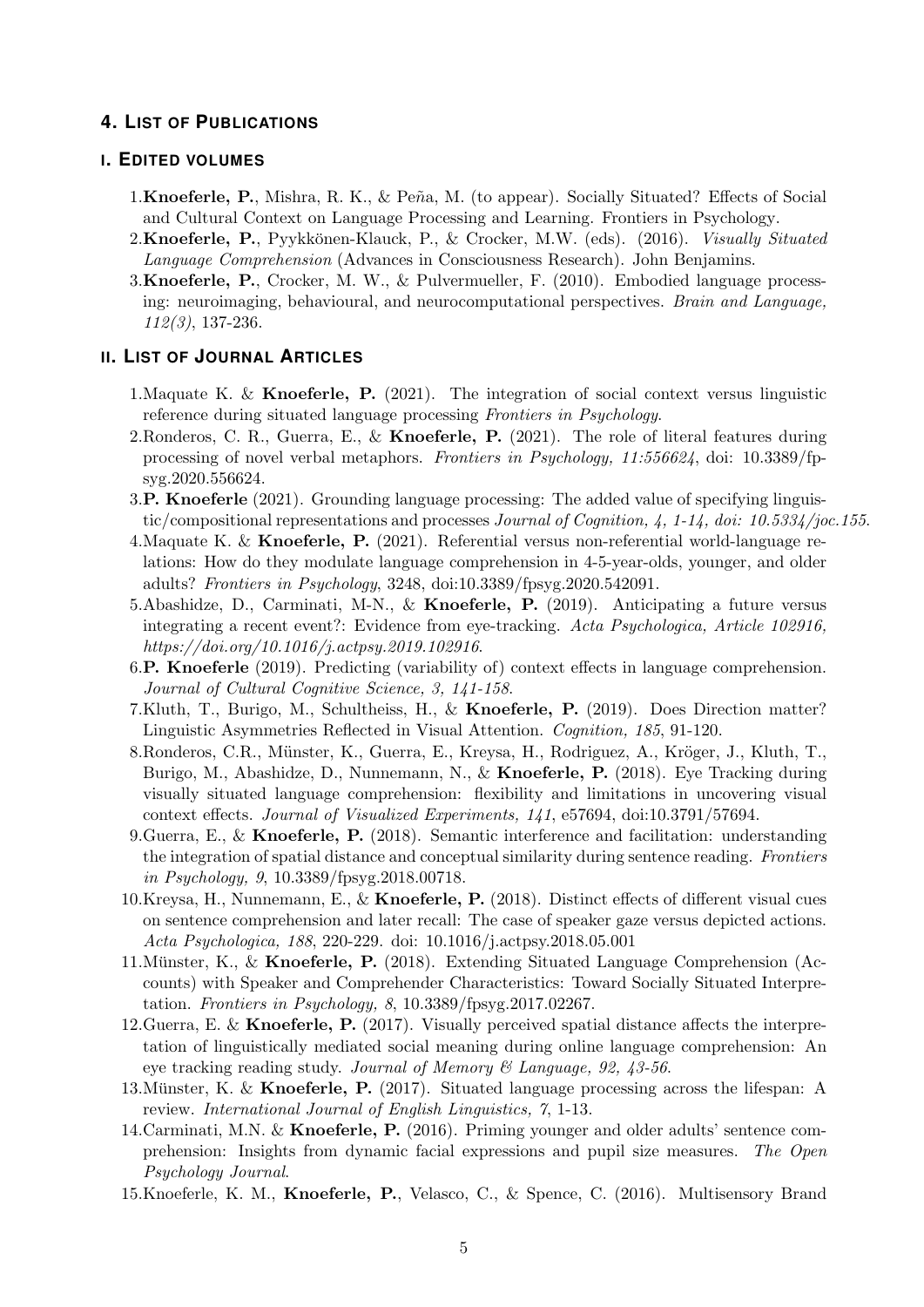Search: How the Meaning of Sounds Guides Consumers' Visual Attention. *Journal of Experimental Psychology: Applied, 22*, 196-210.

- 16.**Knoeferle, P.** (2016). Challenges and insights for situated language processing. Comment on "Towards a Computational Comparative Neuroprimatology: Framing the language-ready brain" by Michael A. Arbib. *Physics of Life Review*.
- 17.**Knoeferle, P.** & Guerra, E. (2016). Visually situated language comprehension. *Language and Linguistics Compass, 10*, 66-82.
- 18.Burigo, M., & **Knoeferle, P.** (2015). Visual attention during spatial language comprehension. *PLoS One, 10(1)*: e0115758. doi:10.1371/journal. pone.0115758
- 19.**Knoeferle, P.**, Urbach, T., & Kutas, M. (2014). Different mechanisms for role relations versus verb-action congruence effects: Evidence from ERPs in picture-sentence verification. *Acta Psychologica, 152*, 133-148.
- 20.Guerra, E., & **Knoeferle, P.** (2014). Effects of object distance on incremental semantic interpretation: similarity is closeness. *Cognition, 133*, 535-552.
- 21.**Knoeferle, P**., (2014). Conjunction meaning can modulate parallelism facilitation: Eyetracking evidence from German clausal coordination *Journal of Memory and Language, 75*, 140-158.
- 22.Carminati, M.N., & **Knoeferle, P.** (2013). Effects of speaker emotional facial expression and listener age on incremental sentence processing. *PLoS ONE 8*(9): e72559. doi:10.1371/ journal.pone.0072559.
- 23.**Knoeferle, P.** & Kreysa, H. (2012). Effects of speaker gaze on syntactic structuring. *Frontiers in Psychology,2:376*. doi: 10.3389/fpsyg.2011.00376.
- 24.**Knoeferle, P.**, Carminati, M. N., Abashidze, D., & Essig, K. (2011). Preferential inspection of recent real-world events over future events: evidence from eye tracking during spoken sentence comprehension. *Frontiers in Psychology, 2:376*. doi: 10.3389/fpsyg.2011.00376
- 25.**Knoeferle, P.**, Urbach, T, & Kutas, M (2011). Comprehending visual context influences on incremental sentence comprehension: insights from ERPs and picture-sentence verification. *Psychophysiology*, 48, 495-506.
- 26.**Knoeferle, P.**, Crocker, M. W., Pulvermueller, F. (2010). Sentence processing and embodiment. *Brain and Language, 112*, 137-142.
- 27.Crocker, M. W., **Knoeferle, P.**, & Mayberry, M. (2010). Situated sentence processing: The coordinated interplay account and a neurobehavioural model. Special issue on Embodied Language Processing, *Brain and Language, 112*, 189-201.
- 28.**Knoeferle, P.**, & Crocker, M. W. (2009). The time course of syntactic and semantic parallelism: evidence from eye tracking. *Quarterly Journal of Experimental Psychology, 62*, 2338-2371. http://www.informaworld.com/10.1080/17470210902790070
- 29.Mayberry, M., Crocker, M.W., & **Knoeferle, P.** (2009). Learning to attend: A connectionist model of situated language comprehension. *Cognitive Science 33*, 449-496.
- 30.**Knoeferle, P.**, Habets, B., Crocker, M. W., Muente, T.F. (2008). Visual scenes trigger immediate syntactic reanalysis: evidence from ERPs during situated spoken comprehension. *Cerebral Cortex*, *18*, 789-795.
- 31.**Knoeferle, P.**, & Crocker, M.W. (2007). The influence of recent scene events on spoken comprehension: evidence from eye movements. *Journal of Memory and Language*, *57*, 519- 543.
- 32.**Knoeferle, P.**, & Crocker, M. W. (2006). The coordinated interplay of scene, utterance, and world knowledge: evidence from eye-tracking. *Cognitive Science*, *30*, 481-529.
- 33.**Knoeferle, P.**, Crocker, M. W., Scheepers, C., & Pickering, M. J. (2005). The influence of the immediate visual context on incremental thematic role-assignment: evidence from eyemovements in depicted events. *Cognition*, *95*, 95-127.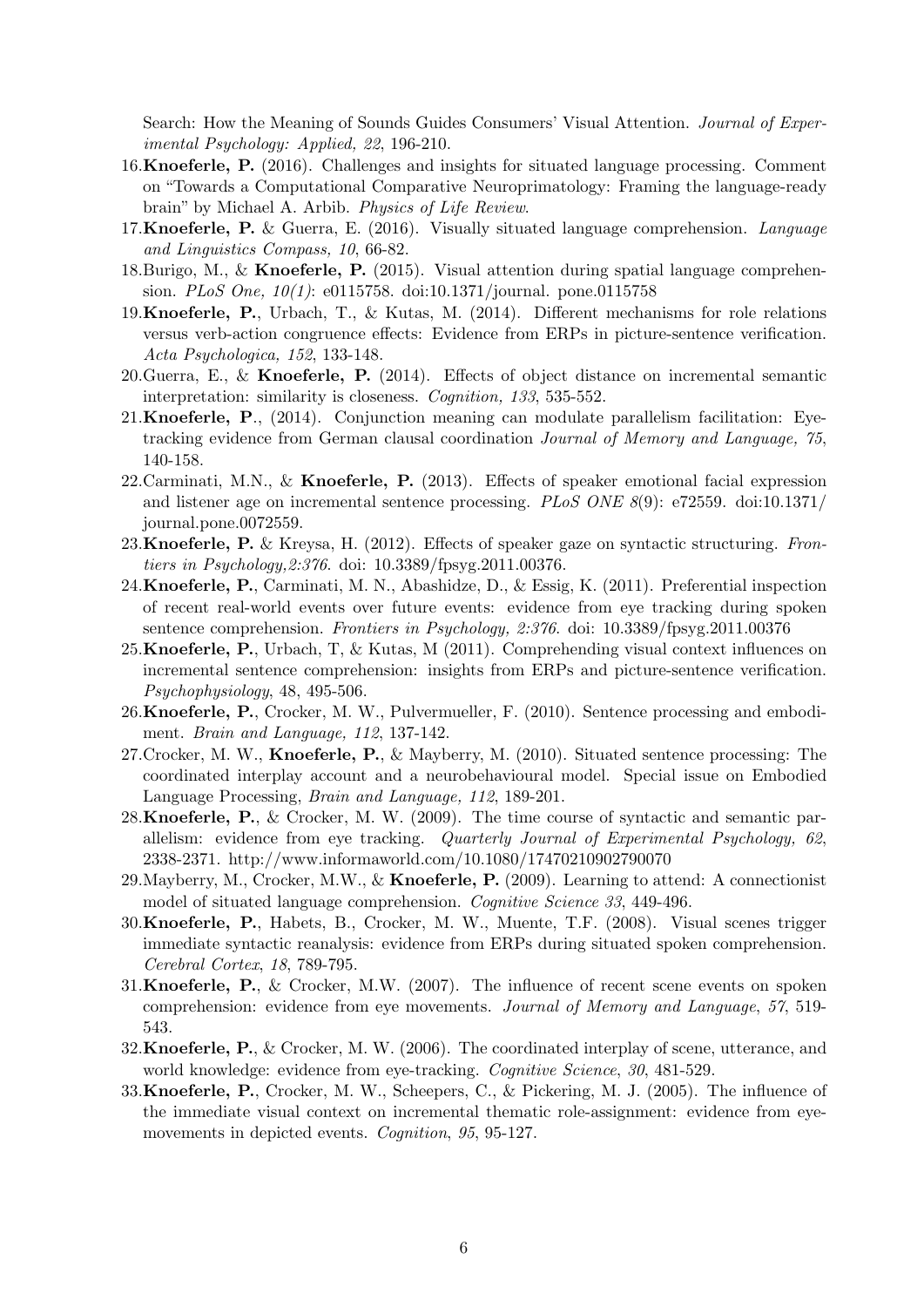#### **III. PEER-REVIEWED BOOK CHAPTERS**

- 34.**Knoeferle, P.**, and Kreysa, H., & Pickering, M. (2018). Effects of a speaker's gaze on language comprehension and acquisition. In: Geert Brône and Bert Oben (Eds.) Eye-tracking in interaction: Studies on the role of eye-gaze in dialogue. (pp. 47-66). John Benjamins. https://doi.org/10.1075/ais.10.03kno
- 35. Münster, K. & **Knoeferle, P.** (2018). The Interactive Mind: Effects of Social Context on Language Processing. In: Mani, N., R. K. Mishra, and F. Huettig (eds). *The Interactive mind: Language, Vision and Attention*. Macmillan.
- 36.Kluth, T., Burigo, M., & Knoeferle, P. (2017). Modeling the Directionality of Attention During Spatial Language Comprehension. In J. van den Herik & J. Filipe (Eds.), Lecture Notes in Computer Science: Vol. 10162. Agents and Artificial Intelligence (pp. 283-301). Springer International Publishing. DOI: 10.1007/978-3-319-53354-4 16
- 37.**Knoeferle, P.** (2016). Characterising visual context effects: active, pervasive, but resourcelimited. *Visually Situated Language Comprehension*. In: **Pia Knoeferle**, Pirita Pyykkönen-Klauck, & Matthew W. Crocker (eds). *Visually Situated Language Comprehension* (Advances in Consciousness Research) (pp. 227-260). John Benjamins. *https* : *//benjamins.com/*#*catalog/books/aicr.*93
- 38.**Knoeferle, P.** (2015). Körper und Embodiment bei der Sprachverarbeitung im Actionkino und in dialogzentrierten Filmen: Sinn und Sinnlichkeit (1995) versus Skyfall (2012). In: Heinz-Peter Preusser (ed.). *Sinnlichkeit und Sinn im Kino: Zur Interdependenz von Körperlichkeit und Textualität in der Filmrezeption* (pp. 238-267). Schüren.
- 39.**Knoeferle, P.** (2015). Visually situated language comprehension in children and in adults. In: Mishra, R. K., Srinivasan, N., & Huettig, F. (Eds). *Attention and Vision in Language Processing (Springer Language and Cognition series).* (pp. 57-75). Springer.
- 40.**Knoeferle, P.** (2015). Language comprehension in rich non-linguistic contexts: Combining eye tracking and event-related brain potentials. In: Roel, Williams (Ed.). *Towards a cognitive neuroscience of natural language use.* (pp. 77-100). Cambridge: Cambridge University Press.
- 41.**Knoeferle, P.** & Guerra, E. (2012). What's non-linguistic visual context? A view from language comprehension. In: Rita Finkbeiner, Jörg Meibauer, & Petra Schuhmacher (eds) *What is a context? Linguistic approaches and challenges* (pp. 129-149). Amsterdam: John Benjamins.
- 42.A. Weber, M. W. Crocker & **P. Knoeferle** (2010). "Conflicting constraints in resource adaptive sentence comprehension", In: M. W. Crocker & J. Siekmann (eds) *Resource Adaptive Cognitive Processes*, (pp. 119-141). Springer India.
- 43.**Knoeferle, P.** & Crocker, M.W. (2008). The coordinated processing of scene and utterance: evidence from eye tracking. In: N. Srinivasan, Gupta A.K., & Pandey J. *Advances in Cognitive Science* (??). Sage Publishers.
- 44.**Knoeferle, P.** (2007). Comparing the time-course of processing initially ambiguous and unambiguous German SVO/OVS sentences in depicted events. In: R. van Gompel, M. Fischer, W. Murray, & Robin Hill (eds). *Eye-movement Research* (pp. 517-533). Elsevier.

### **IV. PEER-REVIEWED 6-8 PAGE CONFERENCE PAPERS**

- 45.Ronderos, C.R., Guerra, E., & **Knoeferle, P.** (2020). The processing of German verb-object metaphors. In: *Proceedings of the 42nd Annual Meeting of the Cognitive Science Society* (pp. 3384-3390). Toronto, Canada: Cognitive Science Society.
- 46.Palleschi, D.,Ronderos, C.R., **Knoeferle, P.** (2020). Effects of linguistic context and world knowledge on the processing of tense and aspect: evidence from eye-tracking. In: *Proceedings of the 42nd Annual Meeting of the Cognitive Science Society* (pp. 3363-3369). Toronto, Canada: Cognitive Science Society.
- $47.\mathrm{Kröger}$ , Julia, Münster, K., Burigo & Knoeferle, P. (2018). Wiggle, wiggle, wiggle: How visual cues influence thematic role assignment in children and adults. In: *Proceedings of the*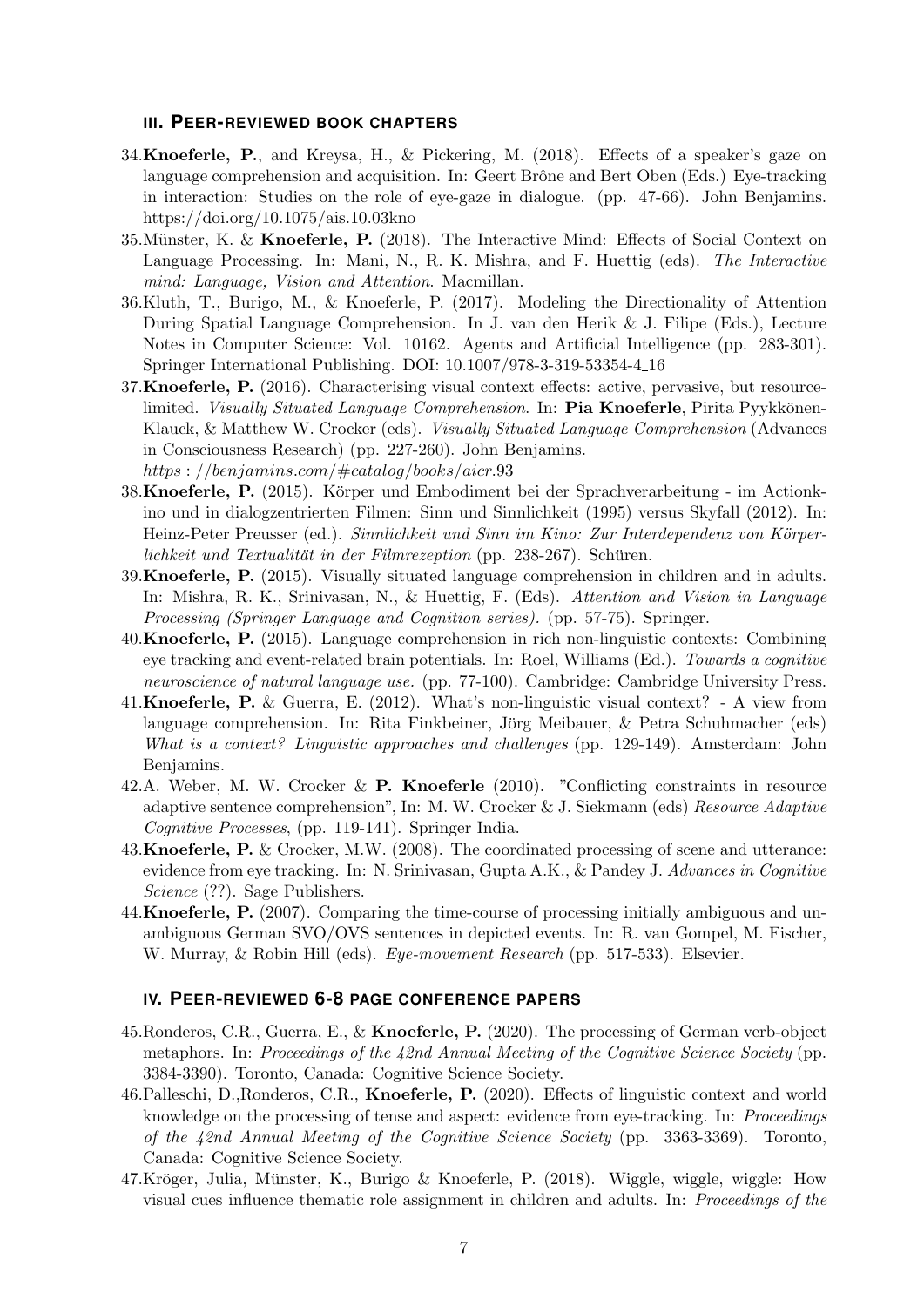*40th Annual Meeting of the Cognitive Science Society* (pp. 1969-1974). Austin, TX: Cognitive Science Society.

- 48.Kröger, Julia, Münster, K., & Knoeferle, P.  $(2017)$ . The influence of prosody and case marking on thematic role assignment in ambiguous action scenes: adults versus children. In: *Proceedings of the 39th Annual Meeting of the Cognitive Science Society* (pp. 2463-2468). Austin, TX: Cognitive Science Society.
- 49.Abashidze, D., & Knoeferle, P. 2017. Action and actor gaze mismatch effects during spoken sentence processing. *Proceedings of the 39th Annual Meeting of the Cognitive Science Society. Austin*, TX: Cognitive Science Society, London, UK.
- 50.Kluth, T., Burigo, M., & Knoeferle, P. (2016). Shifts of Attention During Spatial Language Comprehension: A Computational Investigation. Proceedings of the 8th International Conference on Agents and Artificial Intelligence (ICAART 2016), 2, 213-222. DOI: 10.5220/0005851202130222
- 51.Kluth, T., Burigo, M., Schultheis, H., & Knoeferle, P. (2016). The role of the center-of-mass in evaluating spatial language. In *Proceedings of the 13th Biannual Conference of the German Society for Cognitive Science. Bremen, Germany*. (Talk presented at the 13th Biannual Conference of the German Society for Cognitive Science).
- 52.Kluth, T., Burigo, M., & Knoeferle, P. (2016). Investigating the parameter space of cognitive models of spatial language comprehension. In 5. *interdisziplinärer Workshop Kognitive Systeme: Mensch, Teams, Systeme und Automaten. Bochum, Germany*. (Talk presented at the 5. interdisziplinärer Workshop Kognitive Systeme: Mensch, Teams, Systeme und Automaten)
- 53.Ozge, D., Kornfilt, J., Münster, K., **Knoeferle, P.**, Küntay, A., & Snedeker, J. (2016). Predictive Use of Case Markers in German Children. In Jennifer Scott & Deb Waughtal (eds). *BUCLD 40:Proceedings of the 40th Annual Boston University Conference on Language Development* (pp. 291-303). Cascadilla Press: Somerville, Massachusetts, USA.
- 54.Rodriguez, A., & **Knoeferle, P.** (2016). Visual constraints modulate stereotypical predictability of agents during situated language comprehension. *Proceedings of the 38th Annual Meeting of the Cognitive Science Society* (pp. 580-585). Austin, TX: Cognitive Science Society.
- 55.Kluth, T., Burigo, M., & **Knoeferle, P.** (2016). Shifts of Attention During Spatial Language Comprehension: A Computational Investigation. In: Proceedings of the 8th International Conference on Agents and Artificial Intelligence (ICAART 2016) (pp. 213-222). Rome, Italy: SCITEPRESS Science and Technology Publications.
- 56.Abashidze, D., **Knoeferle, P.**, & Carminati, M.N. (2015). Eye-tracking situated language comprehension: Immediate actor gaze versus recent action events. *Proceedings of the 37th Annual Meeting of the Cognitive Science Society* (pp. 31-36). Austin, TX: Cognitive Science Society.
- 57.Rodriguez, A., Burigo, M., & Knoeferle, P. (2015). Visual gender cues elicit agent expectations: different mismatches in situated language comprehension. In G. Airenti, B. G. Bara, & G. Sandini (Eds.), CEUR Workshop Proceedings: Vol. 1419. Proceedings of the EuroAsian-Pacific Joint Conference on Cognitive Science (EAPCogSci 2015) (pp. 234-239). Aachen.
- 58.Coulson, S., Davenport, T., **Knoeferle, P.**, & Creel, S. (2015). Time Course of Metaphor Comprehension in the Visual World. *Proceedings of the 37th Annual Meeting of the Cognitive Science Society* (pp. 465-470). Austin, TX: Cognitive Science Society.
- 59.Rodriguez, A., Burigo, M., & **Knoeferle, P.** (2015). Visual gender cues elicit agent expectations: different mismatches in situated language comprehension. *Proceedings of the EuroAsianPacific Joint Conference on Cognitive Science (EAPCogSci 2015)*, 1419, 234-239.
- 60. Münster, K., Carminati, M. N., & **Knoeferle, P.** (2015). The Effect of Facial Emotion and Action Depiction on Situated Language Processing. In *Proceedings of the 37th Annual Meeting of the Cognitive Science Society* (pp. 1673-1678). Austin, TX: Cognitive Science Society.
- 61.Abashidze, D., **Knoeferle, P.**, & Carminati, M.N. (2014). How robust is the recent-event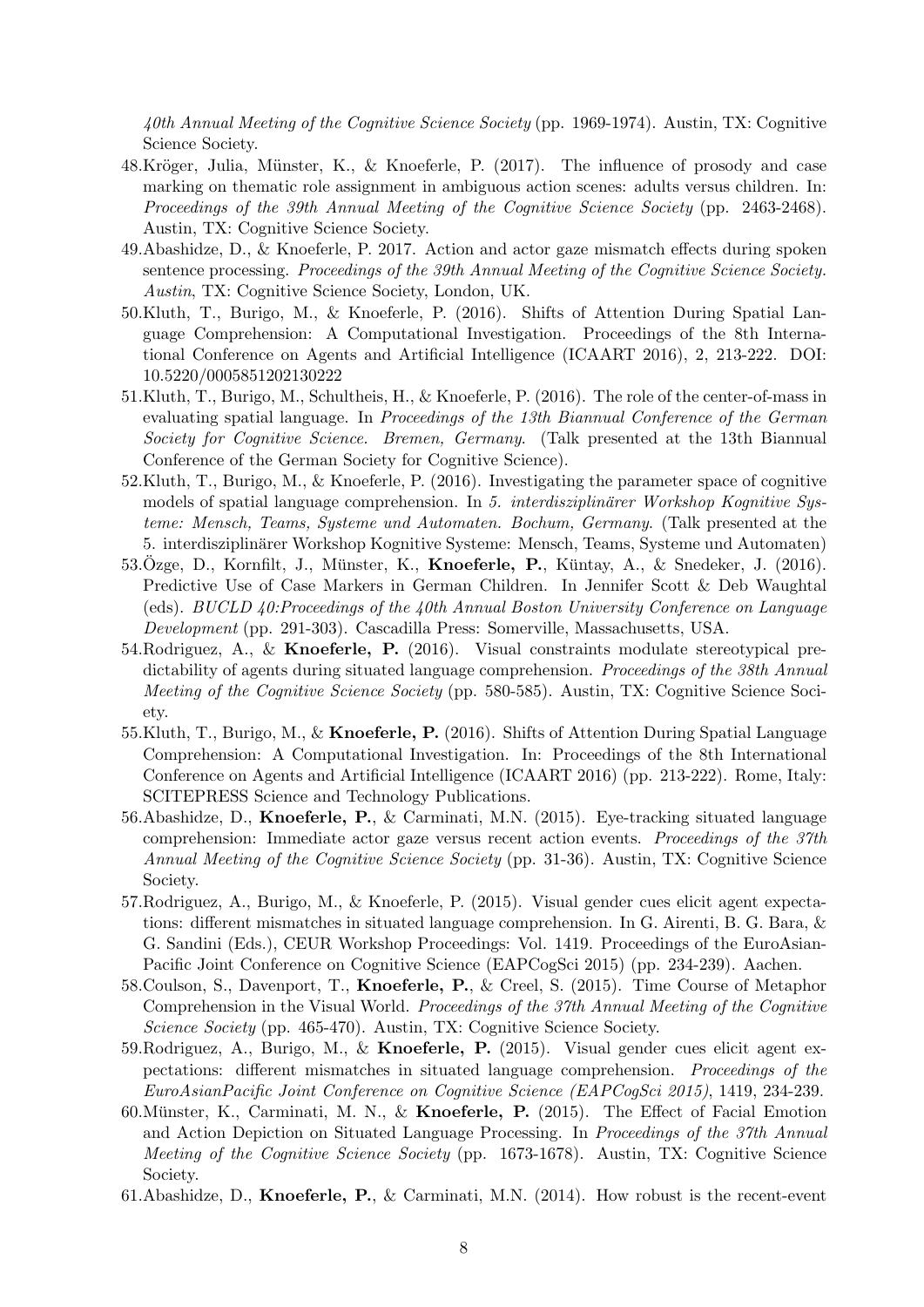preference. In: Paul Bello, Marcello Guarini, Marjorie McShane & Brian Scassellati (eds). *Proceedings of the 36th Annual Meeting of the Cognitive Science Society*, (pp. 92-97). Austin, TX: Cognitive Science Society.

- 62.Burigo, M., & **Knoeferle, P** (2014). Keeping the eyes on a fixation point modulates how a symbolic cue orients covert attention. In: Paul Bello, Marcello Guarini, Marjorie McShane & Brian Scassellati (eds). *Proceedings of the 36th Annual Meeting of the Cognitive Science Society*, (pp. 278-283). Austin, TX: Cognitive Science Society.
- 63.Guerra, E., Huettig, F., & **Knoeferle, P.** (2014). Assessing the time course of the influence of featural, distributional and spatial representations during reading. In: Paul Bello, Marcello Guarini, Marjorie McShane & Brian Scassellati (eds). *Proceedings of the 36th Annual Meeting of the Cognitive Science Society*, (pp. 2309-2314). Austin, TX: Cognitive Science Society.
- 64.Kreysa, H., **Knoeferle, P.**, & Nunnemann, E. (2014). Effects of speaker gaze versus depicted actions on visual attention during sentence comprehension. In: Paul Bello, Marcello Guarini, Marjorie McShane & Brian Scassellati (eds). *Proceedings of the 36th Annual Meeting of the Cognitive Science Society*, (pp. 2513-2518). Austin, TX: Cognitive Science Society.
- 65. Münster, K., Carminati, M.N. & **Knoeferle, P.** (2014. How Do Static and Dynamic Emotional Faces Prime Incremental Semantic Interpretation?: Comparing Older and Younger Adults. In: Paul Bello, Marcello Guarini, Marjorie McShane & Brian Scassellati (eds). *Proceedings of the 36th Annual Meeting of the Cognitive Science Society*, (pp. 2675-2680). Austin, TX: Cognitive Science Society.
- 66.Guerra, E., & **Knoeferle, P.** (2014). Spatial distance modulates reading times for sentences about social relations: evidence from eye tracking. In: Paul Bello, Marcello Guarini, Marjorie McShane & Brian Scassellati (eds). *Proceedings of the 36th Annual Meeting of the Cognitive Science Society*, (pp. 2315-2320). Austin, TX: Cognitive Science Society.
- 67.Boukricha, H., Wachsmuth, I., Carminati, M.N., & **Knoeferle, P.** (2013). A Computational Model of Empathy: Empirical Evaluation. In: 2013 Humaine Association Conference on Affective Computing and Intelligent Interaction. Institute of Electrical and Electronics Engineers (IEEE): 1-6.
- 68.Boukricha, H., Wachsmuth, I., Carminati, M.N., & **Knoeferle, P.** (2013). Empathy and its Modulation in a Virtual Human. In: Ingo Thimm and Matthias Thimm (eds). *KI 2013: Advances in Artificial Intelligence (Lecture Notes in Computer Science)*, 8077 (pp. 25-36). Berlin: Springer.
- 69.Carminati, M-N., & **Knoeferle, P.** (2013). Emotional priming of sentence comprehension: effects of a speaker's static emotional expression and listener age. In M. Knauff, M. Pauen, N. Sebanz, & I. Wachsmuth (Eds.), *Proceedings of the 35th Annual Meeting of the Cognitive Science Society* (pp. 1976-1981). Austin, TX: Cognitive Science Society.
- 70.Guerra, E., Marghetis, T., & **Knoeferle, P.** (2013). Spatial meanings for function words? The link between conjunctions and spatial representations. In: Knauff, M., Pauen, M., Sebanz, N., & Wachsmuth, I, (Eds), *Proceedings of the 35th Annual Meeting of the Cognitive Science Society* (pp. 2458-2463), Austin, TX: The Cognitive Science Society.
- 71.Kreysa H, **Knoeferle P.** (2013). Reference-related speaker gaze as a cue in online sentence processing. In A. Kluge  $&$  D. Söffker (Eds.): Menschen, Teams, Systeme und Automaten. Duisburg: DuEPublico.de.
- 72.Guerra, E. & **Knoeferle, P.** (2012). Abstract language comprehension is incrementally modulated by non-referential spatial information: evidence from eye-tracking. In: Naomi Miyake, David Peebles, & Richard P. Cooper, *Proceedings of the Annual Meeting of the Cognitive Science Society* (pp. 1620-1625), Boston, USA: The Cognitive Science Society.
- 73.Zhang, Lu & **Knoeferle, P.** (2012). Visual Context Effects on Thematic Role Assignment in Children versus Adults: Evidence from Eye Tracking in German. In: Naomi Miyake, David Peebles, & Richard P. Cooper, *Proceedings of the Annual Meeting of the Cognitive Science Society* (pp. 2593-2598), Boston, USA: The Cognitive Science Society.
- 74.Zhang, Lu, Kornbluth, L., & **Knoeferle, P.** (2012). The role of recent versus future events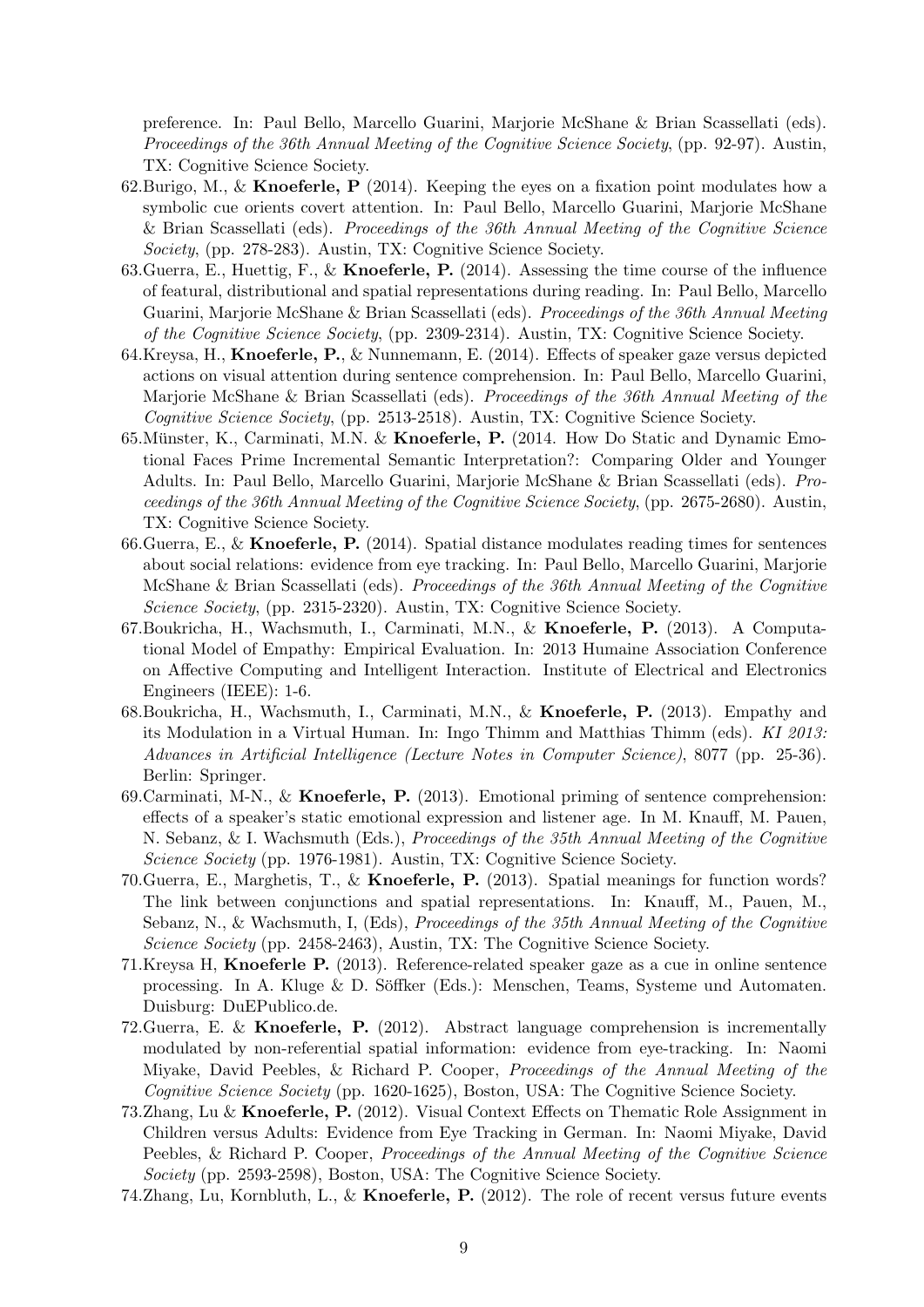in children's comprehension of referentially ambiguous sentences: Evidence from eye tracking. In: Naomi Miyake, David Peebles, & Richard P. Cooper, *Proceedings of the Annual Meeting of the Cognitive Science Society* (pp. 1227-1232), Boston, USA: The Cognitive Science Society.

- 75.Kreysa, H., & **Knoeferle, P.** (2011). Effects of speaker gaze on spoken language comprehension: task matters. Proceedings of the Annual Meeting of the Cognitive Science Society (pp. 1557-1562), Boston, USA: The Cognitive Science Society.
- 76.Burigo, M., & **Knoeferle, P.** (2011). Visual attention during spatial language comprehension: Is a referential linking hypothesis enough? *Proceedings of the Annual Meeting of the Cognitive Science Society* (pp. 919-924), Boston, USA: The Cognitive Science Society.
- 77.Kreysa, H., & **Knoeferle, P.** (2011). Peripheral speaker gaze facilitates spoken language comprehension: syntactic structuring and thematic role assignment in German. Paper presented at the European Conference of the Cognitive Science Society.
- 78.Abashidze, D., **Knoeferle, P.**, Carminati, M., & Essig, K. (2011). The role of recent realworld versus future events in the comprehension of referentially ambiguous sentences: Evidence from eye tracking. Paper presented at the European Conference of the Cognitive Science Society.
- 79.**Knoeferle, P.**, Urbach, T., & Kutas, M. (2010). Verb-action versus role relations congruence effects: Evidence from ERPs in sentence-picture verification. In S. Ohlsson and R. Catrambone (Eds.), *Proceedings of the 30th Annual Conference of the Cognitive Science Society* (p. 2446-2451). Austin, TX: Cognitive Science Society.
- 80.**Knoeferle, P.**, Urbach, T., & Kutas, M. (2009). Is incremental semantic interpretation related to end-of-sentence verifcation?: Evidence from correlation analyses. In: Niels Taatgen, Hedderik van Rijn, Lambert Schomaker & John Nerbonne (Eds.), *Proceedings of the 31th Annual Conference of the Cognitive Science Society* (pp. 1127-1132). Austin, TX: Cognitive Science Society Inc.
- 81.Ellsiepen, E., **Knoeferle, P**., & Crocker, M.W. (2008). Incremental syntactic disambiguation using depicted events: plausibility, co-presence and dynamic presentation. In B. C. Love, K. McRae, & V. M. Sloutsky (Eds.), *Proceedings of the 30th Annual Conference of the Cognitive Science Society* (pp. 2398-2403). Austin, TX: Cognitive Science Society.
- 82.Apel, J., **Knoeferle, P.**, & Crocker, M.W. (2007). Processing Parallel Structure: Evidence from Eye-Tracking and a Computational Model. In: *Proceedings of Euro Cogsci*, (pp. 125- 131). Delphi, Greece.
- 83.Mayberry, M., Crocker, M. W., & **Knoeferle, P.** (2006). A connectionist model of the coordinated interplay of scene, utterance, and world knowledge. In: *Proceedings of the 27th Annual Conference of the Cognitive Science Society*, (pp.567-572). Vancouver, Canada.
- 84.**Knoeferle, P.**, & Crocker, M.W. (2006). Accessibility of depicted events influences their priority in spoken comprehension. In: *Proceedings of the 27th Annual Conference of the Cognitive Science Society*, (pp. 1623-1628). Vancouver, Canada.
- 85.**Knoeferle, P.**, & Crocker, M. W. (2005). Incremental Effects of Mismatch during Picture-Sentence Integration: Evidence from Eye-tracking (Talk). In: *Proceedings of the 26th Annual Conference of the Cognitive Science Society* (pp. 1166-1171), Stresa, Italy.
- 86.Mayberry, M., Crocker, M. W., & **Knoeferle, P.** (2005). A Connectionist Model of Anticipation in Visual Worlds. In: Robert Dale, Kam-Fai Wong, Jian Su, Oi Yee Kwong (eds) *Proceedings of the Second International Joint Conference on Natural Language Processing (Lecture Notes in Computer Science)*. (pp. 849-861). Berlin: Springer.
- 87.Mayberry, M., Crocker, M. W. , & **Knoeferle, P.** (2005). A Connectionist Model of Sentence Comprehension in Visual Worlds (Talk). In: *Proceedings of the 26th Annual Conference of the Cognitive Science Society* (pp. 1437-1442), Stresa, Italy.
- 88.Mayberry, M., Crocker, M.W., & **Knoeferle, P.** (2005). A Connectionist Model of Language-Scene Interaction. In: Proceedings of the ACL Workshop Psychocomputational Models of Human Language Acquisition.
- 89.**Knoeferle, P.**, & Crocker, M. W. (2004a). Stored knowledge versus depicted events: what